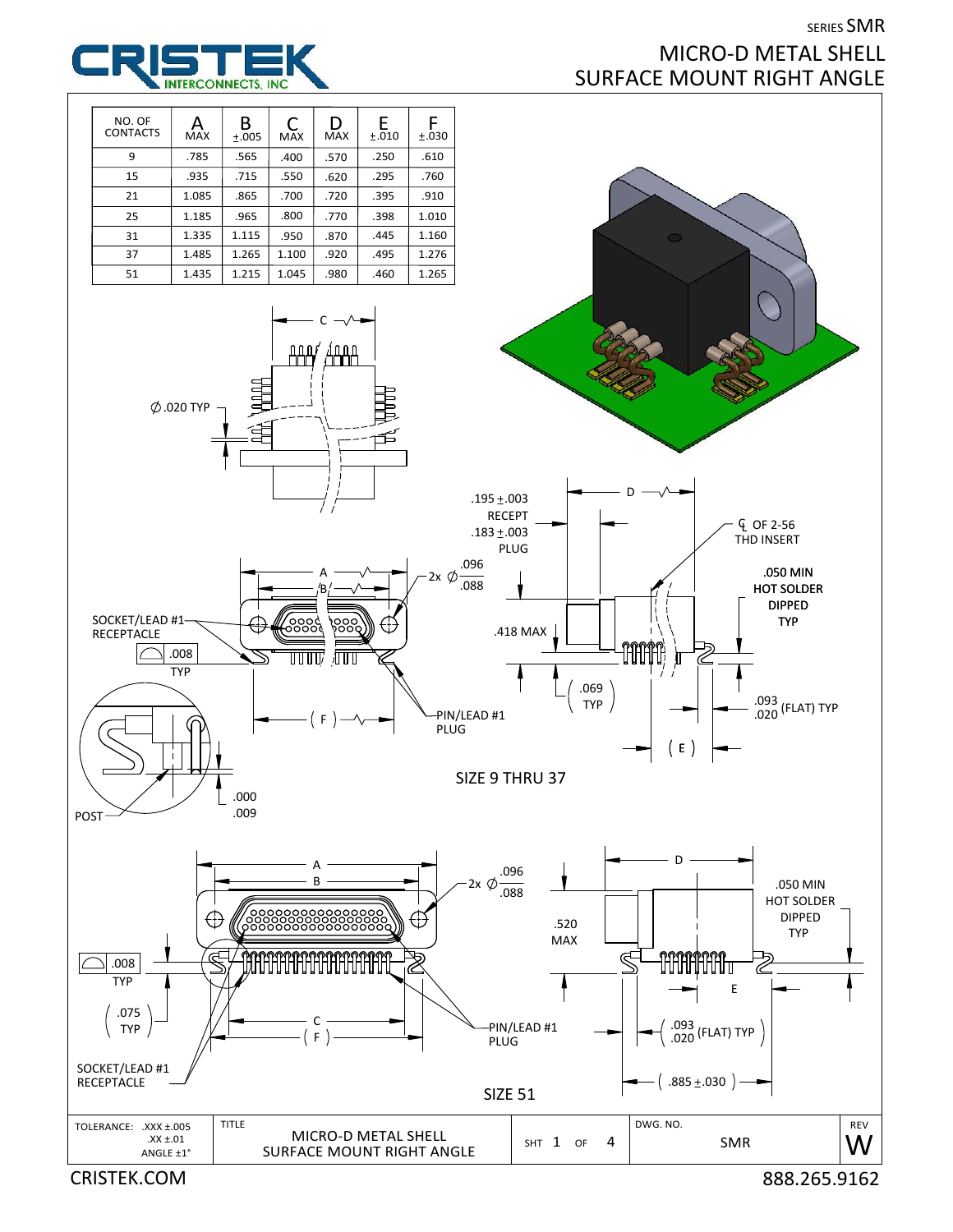

## SERIES SMR MICRO‐D METAL SHELL SURFACE MOUNT RIGHT ANGLE

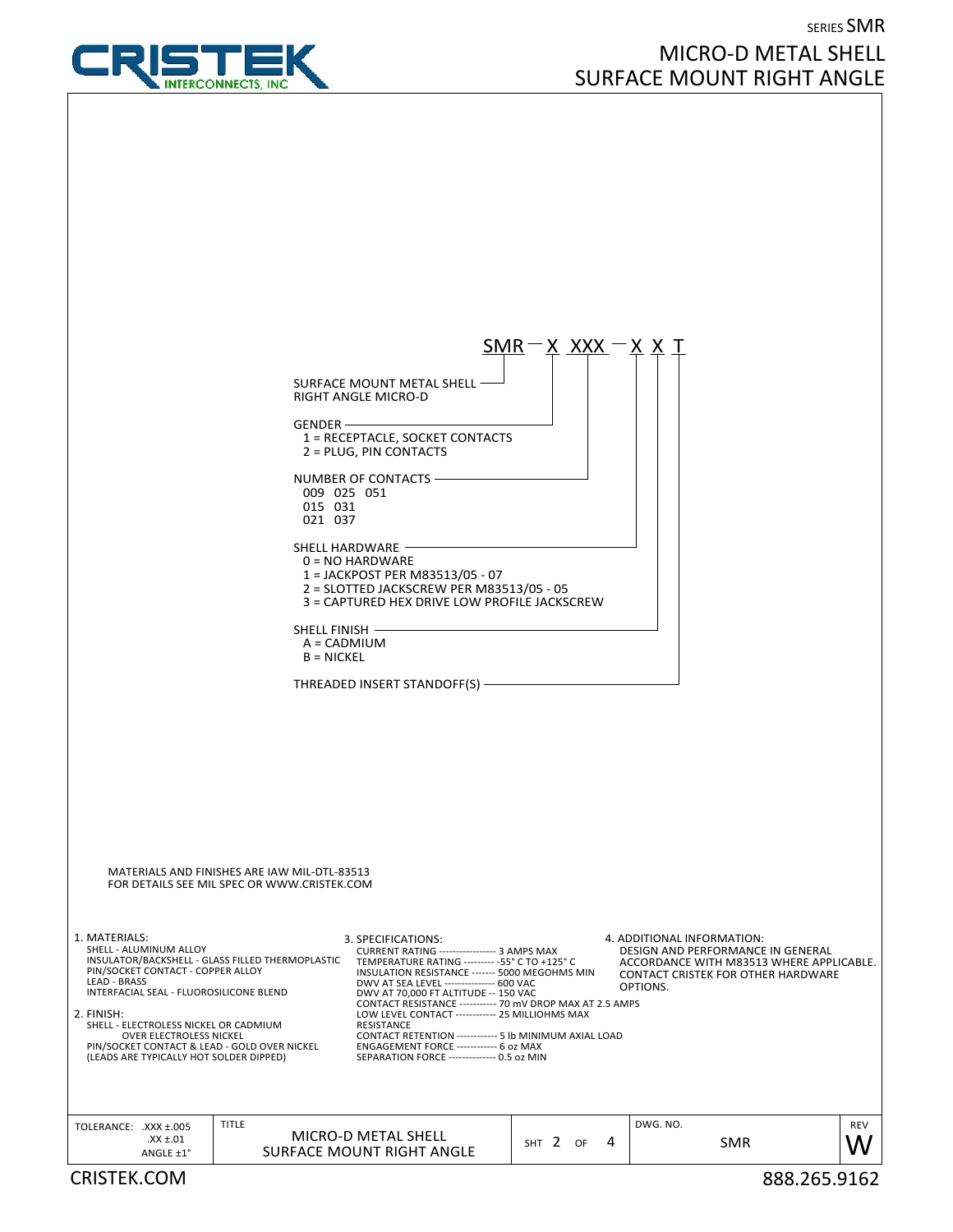

CRISTEK.COM 888.265.9162

SERIES SMR